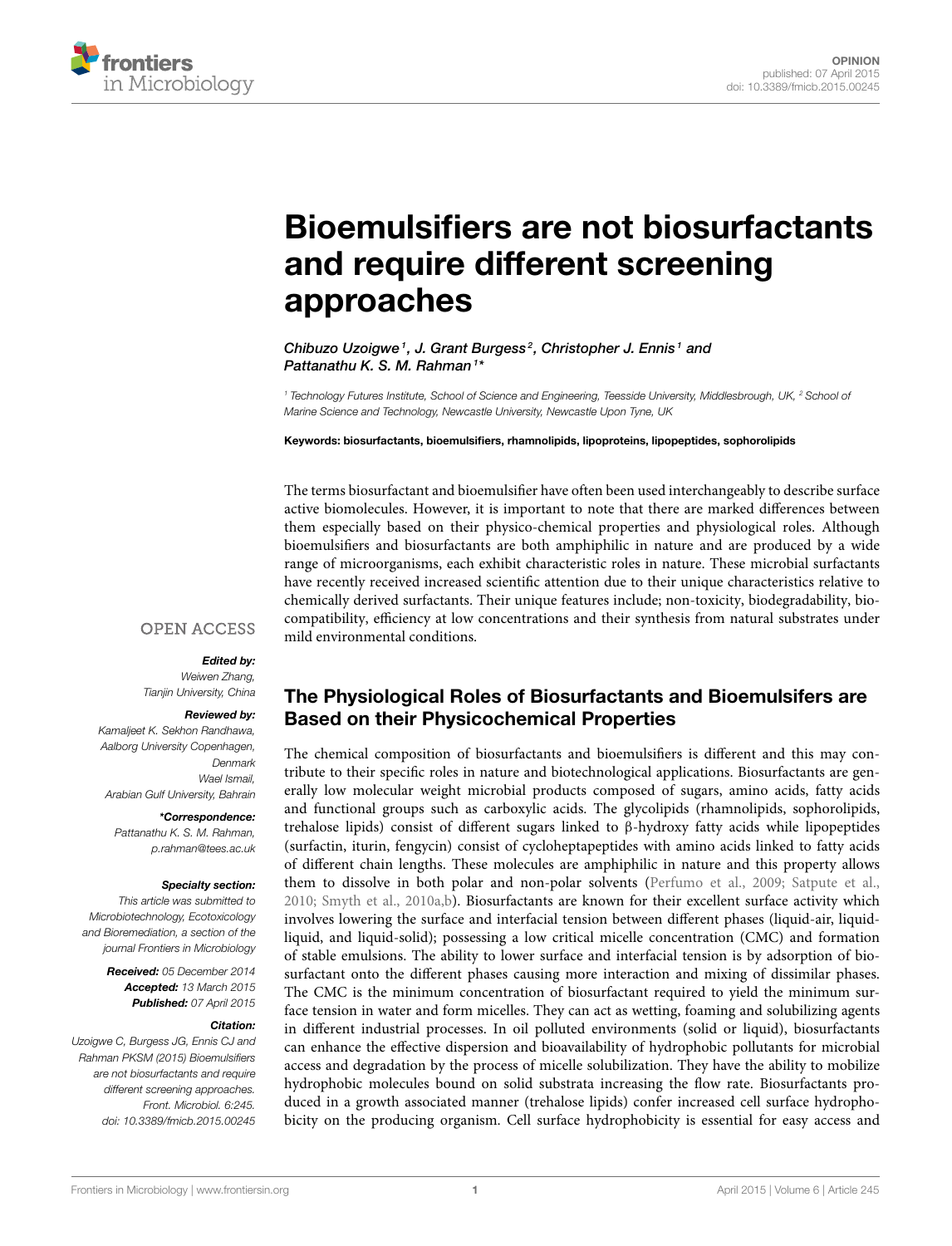subsequent uptake of hydrophobic substrates by microbial cells [\(Perfumo et al., 2009;](#page-4-0) [Satpute et al., 2010\)](#page-4-1). These biomolecules are therefore suitable agents for different bioremediation technologies.

Bioemulsifiers are higher in molecular weight than biosurfactants as they are complex mixtures of heteropolysaccharides, lipopolysaccharides, lipoproteins and proteins [\(Perfumo et al.,](#page-4-0) [2009;](#page-4-0) [Smyth et al., 2010a;](#page-4-2) [Sekhon-Randhawa, 2014\)](#page-4-4). They are also known as high molecular weight biopolymers or exopolysaccharides. Similar to biosurfactants, these molecules can efficiently emulsify two immiscible liquids such as hydrocarbons or other hydrophobic substrates even at low concentrations but in contrast are less effective at surface tension reduction. Therefore, they can be said to possess only emulsifying activity and not surface activity. They are also involved in solubilization of poorly-soluble substrates, thus increasing their access and availability for biodegradation. However, in an oil polluted environment, these molecules play a specific role of binding tightly to dispersed hydrocarbons and oils preventing them from merging together. This process is known as stabilization of emulsion and has been attributed to the high number of reactive groups exposed in their structures. Bioemulsifiers are able to stabilize emulsions by increasing their kinetic stability and this property has increased their usefulness in the cosmetics, food, pharmaceutical and petroleum industries. Reports have shown that the efficient emulsifying activity of bioemulsifiers is a function of their chemical composition [\(Calvo et al., 2009;](#page-4-5) Monteiro et al., [2010\)](#page-4-6). According to [Willumsen and Karlson \(1997\)](#page-5-0), surface active biomolecules are categorized into surfactants and emulsifiers, while surfactants play the role of surface tension reduction, emulsifiers are involved in formation and stabilization of emulsions. However, some biomolecules possess both surfactant and emulsifying properties which contributes to their unique functions and broad industrial uses.

The combination of polysaccharide, fatty acid and protein components in bioemulsifiers confers upon them better emulsifying potential and ability to stabilize emulsions. It is also important to note that some efficient bioemulsifiers consists of only polysaccharides and proteins. Emulsan is a lipopolysaccaharide bioemulsifier with a molecular weight of 1000 kDa produced by Acinetobacter calcoaceticus RAG-1. It is one of the most widely studied emulsifiers from bacteria. In pure form, emulsan shows emulsifying activity at low concentrations (0.01–0.001%). It increases the bioavailability of poorly soluble substrates in aqueous environments for microbial access and degradation by coating the hydrophobic substrate to form a minicapsule. The producing bacterium can also have direct access to hydrophobic substrates but the emulsifying activity is exhibited by secreted emulsan. However, this emulsifier can efficiently emulsify mixtures of aliphatic and aromatic hydrocarbons in balanced proportions but cannot emulsify their pure forms. The emulsifying activities of emulsan are therefore attributed to its fatty acid components which act as multiple sites for binding different hydrophobic phases [\(Choi et al., 1996;](#page-4-7) [Ron and Rosenberg, 2001\)](#page-4-8).

A bioemulsifier also known as emulsan produced by Acinetobacter calcoaceticus BD4 has been reported. BD4 Emulsan consists of a polysaccharide-protein complex without a lipid moiety thereby varying from RAG-1 Emulsan. BD4 emulsan exhibited its optimum emulsification of different hydrocarbons when the two components (polysaccharides and proteins) were mixed together but had no emulsifying activity when these components existed in separate forms [\(Kaplan and Roseberg, 1985\)](#page-4-9). [Kaplan et al. \(1987\)](#page-4-10) also explained the mechanism of emulsifying activity by the protein-polysaccharide mixture. The protein being the hydrophobic part binds the hydrocarbons in a reversible form while the polysaccharide attaches to the protein to produce a stable oil-in-water emulsion. [Lukondeh et al. \(2003\)](#page-4-11) also described bioemulsifiers as amphiphilic, with the polysaccharide polymer as the hydrophilic part covalently attached to the protein hydrophobic part.

Furthermore, alasan is an anionic alanine-containing bioemulsifier produced by A. radioresistens KA53. This bioemulsifier is a complex of alanine, polysaccharides and proteins with a molecular mass of 1 MDa. It exists as cell-bound and secreted proteins and can efficiently emulsify a variety of hydrocarbons including; long chains, alkanes, aromatics, poly aromatic hydrocarbons (PAHs), paraffins and crude oils. Alasan can facilitate solubilization of PAH by aggregating them into oligomer molecules and this mechanism increases their solubility by 20-fold, thereby speeding up biodegradation. The protein components in the alasan molecule have been associated with its ability to emulsify various hydrocarbons unlike emulsan. This is a 45 kDa protein with highly hydrophobic regions folded over in loops contributing to emulsification and solubilization activity of alasan [\(Navon-Venezia et al., 1995\)](#page-4-12). The contribution of protein components to the emulsifying potential of bioemulsifiers have also been reported in the literature. [Sar and Rosenberg \(1983\)](#page-4-13) have also demonstrated that the protein content of bioemulsifier plays an important role in the emulsification activity.

Mannoproteins are glycoproteins extracted from the cell walls of many yeasts. These molecules are classified as structural and enzymatic mannoproteins depending on their chemical compositions and specific functions in living systems. Structural mannoproteins are the most abundant and are composed of a small protein portion linked to a greater carbohydrate portion (mannopyranosyl) while enzymatic mannoproteins have more protein moieties in their structures. These molecules are not only effective emulsifiers but have been associated with stimulation of host immunity by activating immune cells and proteins as well as triggering the production of antibodies [\(Casanova et al.,](#page-4-14) [1992;](#page-4-14) [Oliveira et al., 2009\)](#page-4-15). A mannoprotein bioemulsifier from Kluyveromyces marxianus has been reported to form a 3-month old stable emulsion in corn oil [\(Lukondeh et al., 2003\)](#page-4-11). Alcantara et al. [\(2014\)](#page-4-16) reported a mannoprotein bioemulsifier from Saccharomyces cerevisiae 2031 consisting of 77% carbohydrate and 23% protein. A bioemulsifier with 53% protein, 42% polysaccharide and only 2% lipid has been reported from Acinetobacter sp. by [Jagtap et al. \(2010\)](#page-4-17). These mannoprotein emulsifiers were capable of forming stable emulsions with different hydrocarbons, organic solvents and waste oils, suggesting their applications as cleaning agents.

Chemical components such as uronic acid have also been associated with the emulsifying capability of bioemulsifiers. Halomonas eurihalina produces an exopolysaacharide (EPS) that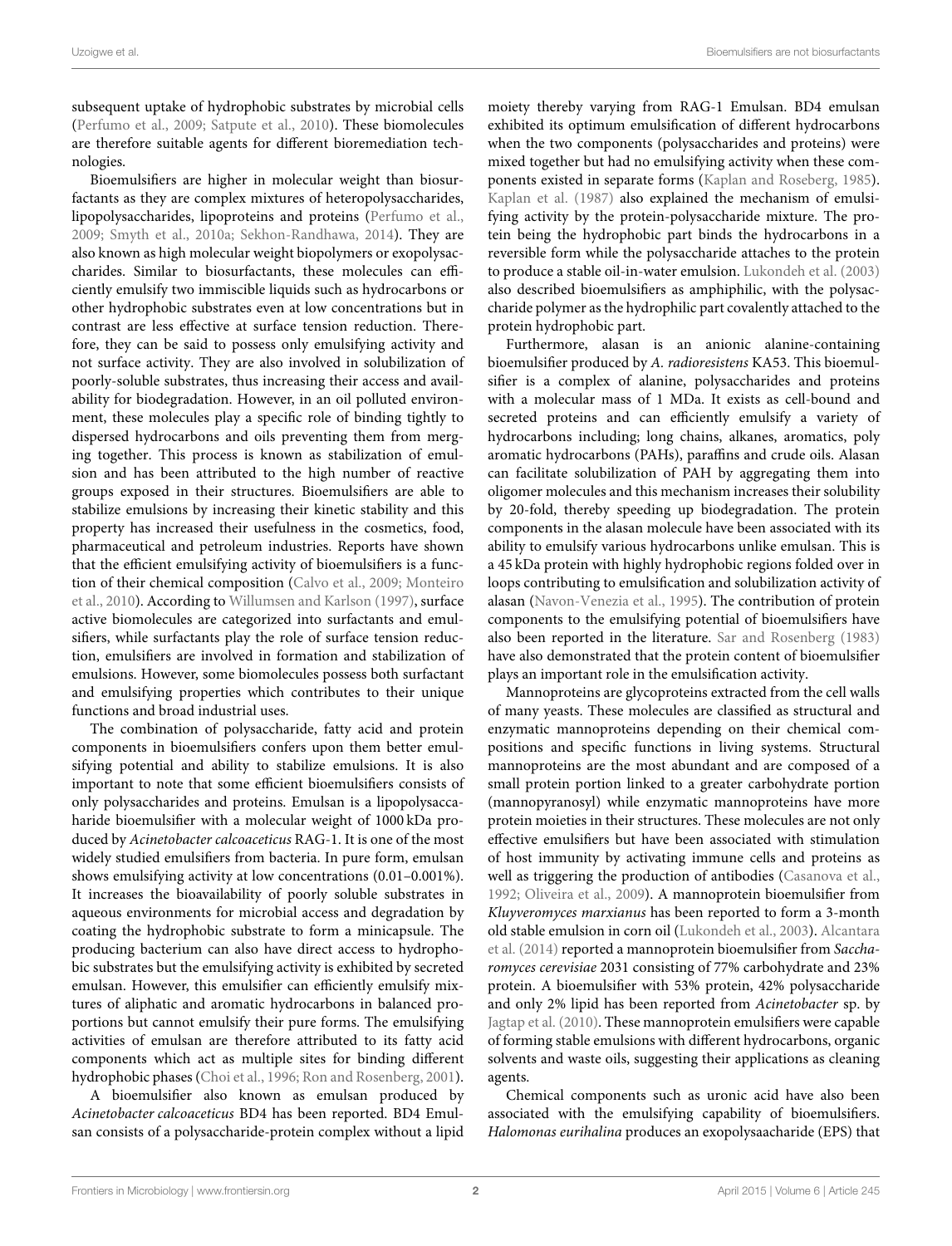| <b>Biosurfactant</b>                               | Class                      | Microbial origin                                                | <b>Physicochemical properties</b>                                                                                                                                                  | <b>Physiological roles</b>                                                                                                        | References                                                                                                |
|----------------------------------------------------|----------------------------|-----------------------------------------------------------------|------------------------------------------------------------------------------------------------------------------------------------------------------------------------------------|-----------------------------------------------------------------------------------------------------------------------------------|-----------------------------------------------------------------------------------------------------------|
| Low molecular<br>weight<br>Glycolipid              | Rhamnolipids               | Pseudomonas aeruginosa<br>DS10-129                              | One or two rhamnose sugars linked<br>to 3-hydroxydecanoic acid.<br>ST- 28 mN/m<br>EI24-53-73%                                                                                      | Bioremediation<br>technology                                                                                                      | Rahman et al., 2002                                                                                       |
|                                                    | Sophorolipids              | Candida bombicola<br>Candida tropicalis                         | Disaccharide sophoroses $(2-O-\beta-D-$<br>glucopyranosyl-D-glucopyranose)<br>linked to fatty acids.<br>ST-32.1-34.2 mN/m                                                          | -Detergent additive for<br>enhanced performance<br>and stain removal<br>-Hard surface cleaning,<br>Antibacterial activity.        | Develter and<br>Lauryssen, 2010;<br>Joshi-Navare et al.,<br>2013                                          |
|                                                    | Trehaloselipid             | Rhodococcus<br>wratislaviensis BN38<br>Norcardia farcinica BN26 | Non-reducing disaccharide with two<br>glucose units linked in an<br>$\alpha, \alpha$ -1,1-glycosidic linkage<br>ST-24.4 mN/m<br>EI-23-70%                                          | Bioremediation of<br>polluted sites,<br>Antitumor activity                                                                        | Tuleva et al., 2008;<br>Christova et al., 2014                                                            |
| Lipopeptides                                       | Surfactin                  | Bacillus subtilis K1<br><b>Bacillus siamensis</b>               | Heptacyclic depipeptides consisting<br>of two acidic amino acids, four<br>hydrophobic amino acids and<br>$C_{13-17}$ $\beta$ -hydroxyfatty acids<br>ST-22-27.9 mN/m                | -Enhanced oil recovery<br>-Antibacterial<br>-Antiviral<br>-Antimycoplasma<br>-Antitumoral<br>-Anticoagulant<br>-Enzyme inhibition | Ongena and Jacques,<br>2007;<br>Varadavenkatesan and<br>Ramachandra, 2013;<br>Pathak and Keharia,<br>2014 |
|                                                    | Iturin                     | Bacillus subtilis K1<br>Bacillus amylofaciens                   | Cycloheptapeptide with seven amino<br>acids and C13-16 $\beta$ -amino fatty acids<br>ST-30-37 mN/m<br>EI-32-66%                                                                    | -Antifungal<br>-Biopesticides                                                                                                     | Arrebola et al., 2010;<br>Pathak and Keharia,<br>2014                                                     |
|                                                    | Fengycin                   | <b>Bacillus subtilis</b>                                        | Cyclic deca-depsipeptides with<br>C14-21 $\beta$ -hydroxyfatty acid and 10<br>amino acids                                                                                          | -Strong fungitoxic<br>agent against<br>filamentous fungi,<br>Immunomodulating<br>activities                                       | Arrebola et al., 2010;<br>Pathak and Keharia,<br>2014                                                     |
| High molecular<br>weight-<br><b>Bioemulsifiers</b> | RAG-1 Emulsan              | Acinetobacter sp. ATCC<br>31012 (RAG-1)                         | Lipopolysaccharides. Lipid moiety<br>(unsaturated fatty acid of C10-18)<br>Polysaccharide moiety<br>(D-galactosamine,<br>D-galactosaminuronic acid,<br>di-amino-6-deoxy-D-glucose) | -Increase surface area<br>and bioavailiability of<br>poorly-soluble<br>substrates<br>-Binding to toxic heavy<br>metals            | Choi et al., 1996; Ron<br>and Rosenberg, 2001                                                             |
|                                                    | <b>BD4 Emulsan</b>         | Acinetobacter<br>calcoaceticus BD4 13                           | Protein-polysaccharide complex.<br>Polysaccharide moiety (repeating<br>heptasaccharides of L-rhamnose,<br>D-glucouronic acid, D-mannose)                                           | Stabilizes oil-in-water<br>emulsions                                                                                              | Kaplan and Roseberg,<br>1985; Kaplan et al.,<br>1987                                                      |
|                                                    | Alasan                     | Acientobacter<br>radioresistens KA53                            | Alanine-containing polysaccharide<br>and proteins                                                                                                                                  | Emulsification and<br>solubilization activity                                                                                     | Navon-Venezia et al.,<br>1995; Walzer et al.,<br>2006                                                     |
|                                                    | Mannoproteins              | Saccharomyces<br>cerevisiae<br>Kluyveromyces marxianus          | Polysaacharide and proteins                                                                                                                                                        | Formation of stable<br>emulsion with<br>hydrophobic substrates<br>Stimulation of immune<br>system                                 | Casanova et al., 1992;<br>Lukondeh et al., 2003                                                           |
|                                                    | Uronic acid bioemulsifiers | Halomonas eurihalina<br>Klebsiella sp.                          | Polysaccharides-proteins-uronic<br>acids                                                                                                                                           | Emulsification and<br>detoxification of<br>hydrocarbons                                                                           | Martínez-Checa et al.,<br>2002; Jain et al., 2013                                                         |

#### <span id="page-2-0"></span>TABLE 1 | Physicochemical properties of biosurfactants and bioemulsifiers.

can efficiently emulsify hydrocarbons. This EPS is rich in uronic acids containing less carbohydrate and protein components. The uronic acid has been associated with the ability of EPS to emulsify and detoxify hydrocarbons [\(Martínez-Checa et al., 2002\)](#page-4-25). Jain et al. [\(2013\)](#page-4-26) also reported on a bioemulsifier with a molecular weight of 2716 kDa, consisting of mainly total sugars, uronic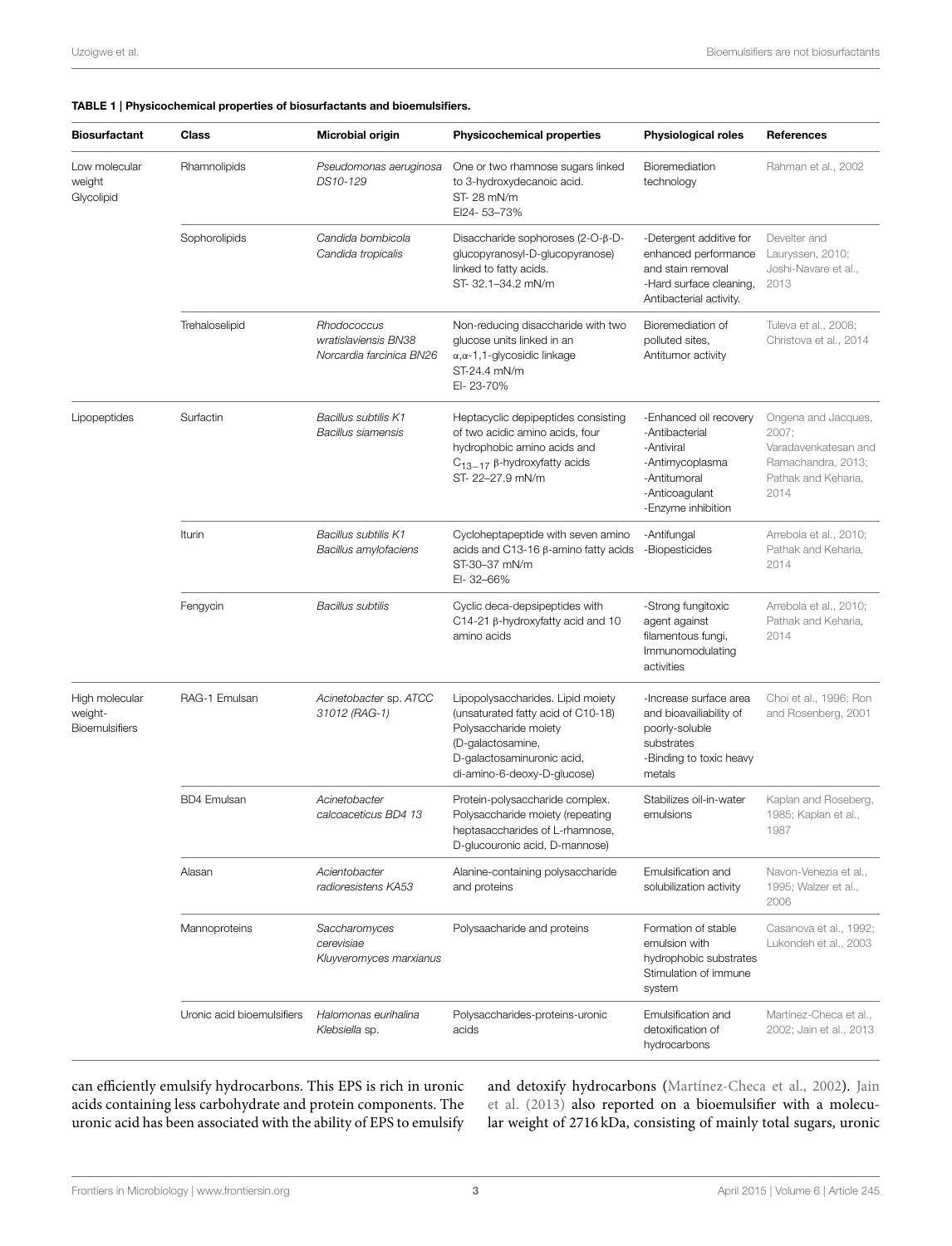acids and proteins produced by Klebsiella sp. On a general note bioemulsifiers have been associated with a number of potential applications including: remediation of oil polluted water and soil; enhanced oil recovery and clean-up of oil contaminated vessels and machineries; heavy metal removal [\(Monteiro et al.,](#page-4-6) [2010;](#page-4-6) [Zheng et al., 2012;](#page-5-4) [Panjiar et al., 2014\)](#page-4-27); formation of stable emulsions in food and cosmetics industries [\(Campos et al.,](#page-4-28) [2014\)](#page-4-28); and therapeutic activities (antibacterial, antifungal, pesticidal and herbicidal agents) [\(Ahmed and Hassan, 2013\)](#page-4-29). The physico-chemical properties of bioemulsifiers and biosurfactants are presented in **[Table 1](#page-2-0)**.

At this point, it is important to note that the ability to reduce surface and interfacial tension stands as the distinctive contrast between biosurfactant and bioemulsifiers. These molecules can both form stable emulsions but it is still unclear why bioemulsifiers do not show significant changes in surface/interfacial tension between different phases (liquid-air, liquid-liquid, liquid-solid). This outstanding contrast between biosurfactants and bioemulsifiers is especially important for accurate screening and identification procedures from microbial culture broths.

Screening for detection of biological surfactants in culture media has often been based on the measurement of surface and interfacial tension. Other methods include drop collapse, oil displacement, haemolysis tests and use of the emulsification index  $E_{24}$  [\(Cooper and Goldenberg, 1987\)](#page-4-30), emulsification activity [\(Rahman et al., 2002,](#page-4-18) [2010;](#page-4-31) [Satpute et al., 2008\)](#page-4-32), and bacterial adhesion to hydrocarbon assay (BATH) also known as cell surface hydrophobicity [\(Rosenberg et al., 1980\)](#page-4-33). According to [Satpute et al. \(2008\)](#page-4-32), these methods are insufficient for the identification and differentiation of bioemulsifiers from biosurfactants. This is due to the fact that bioemulsifiers are best known for emulsification of liquids without significant changes in surface/interfacial tension of their growth medium or between different phases. In addition, experimental reports have shown that surface tension measurements and emulsification index/activity screening methods do not correlate. These methods have often resulted in elimination of bioemulsifiers since they do not exhibit significant changes in surface/interfacial tension and may give negative results during screening tests [\(Ellaiah et al., 2002\)](#page-4-34). Emulsification index  $E_{24}$  and emulsification activity are screening tests for measuring the emulsification capacity of any surface active molecule with different hydrocarbons [\(Jagtap et al., 2010\)](#page-4-17). BATH is an indirect screening method to detect cell-bound emulsifying agents produced by microorganisms. Cell-bound surface active agents are important in hydrocarbon assimilation during biodegradation and bioremediation of polluted environment. When microorganisms show low surface hydrophobicity it is an indication that emulsifying agents have been released extracellularly into the production media.

Using the emulsification index  $E_{24}$  test, Viramontes-Ramos et al. [\(2010\)](#page-5-5) identified six isolates that could efficiently emulsify different hydrocarbons (more than 50% against diesel,

decane, kerosene and motor oil) without showing a significant reduction in surface tension of their culture broths. The emulsifying potential of surface active compounds from different yeasts showing no reduction in surface tension, has been evaluated using the emulsification index test [\(Amaral et al.,](#page-4-35) [2006;](#page-4-35) [Monteiro et al., 2010\)](#page-4-6). [Toledo et al. \(2008\)](#page-4-36) reported the growth and production of exopolymers by three bacteria, Bacillus subtilis 28, Alcaligenes faecalis 212, and Enterobacter sp. 214 on glucose media amended with different hydrocarbons. These biopolymers exhibited high emulsifying activity but without reduction in surface tension of their culture media. Candida tropicalis grown on n-hexadecane produced an extracellular emulsifier with surface tension of 49.5 mN/m but was capable of emulsifying various hydrocarbons including aromatic hydrocarbons [\(Singh and Desai, 1989\)](#page-4-37). [Souza et al. \(2012\)](#page-4-38) identified a potent bioemulsifier produced by Yarrowia lipolytica which exhibited high emulsification values with hydrocarbons, with no reduction in surface tension.

# Concluding Remarks

A number of literature reports have regarded all microbial surfactants as biosurfactants even when bioemulsifiers have been identified. These two types of surfactants are closely related especially in their ability to form stable emulsions. However, screening methods for identification of microbial surfactants based on surface tension reduction are bound to eliminate producers of bioemulsifiers and retain producers of biosurfactants. Therefore, the opinion of authors in this review is that bioemulsifiers are not biosurfactants (they both emulsify, but only biosurfactants have the surfactant effect of reducing surface tension) and current research toward identification should be based on a broad spectrum of tests and not only on surface tension measurements, which are often used as primary tests. In addition, there is minimal research on the discovery and characterization of new emulsifiers from microorganisms due to the lack of a clear picture of the distinguishing features between biosurfactants and bioemulsifiers. Biosurfactants and bioemulsifiers are both unique microbial products showing advantageous features and may become future substitutes for chemically produced ones. We have noted that bioemulsifiers have often been erroneously eliminated or mis-identified in the past but, since these molecules have great potential for green technology, carefully designed screening methods will be an essential step toward the discovery of novel microbial emulsifiers.

## Acknowledgments

PR wishes to thank Commonwealth Scholarship Commission (UK) for PhD studentship award (CU, award ref: NGCS-2012- 335).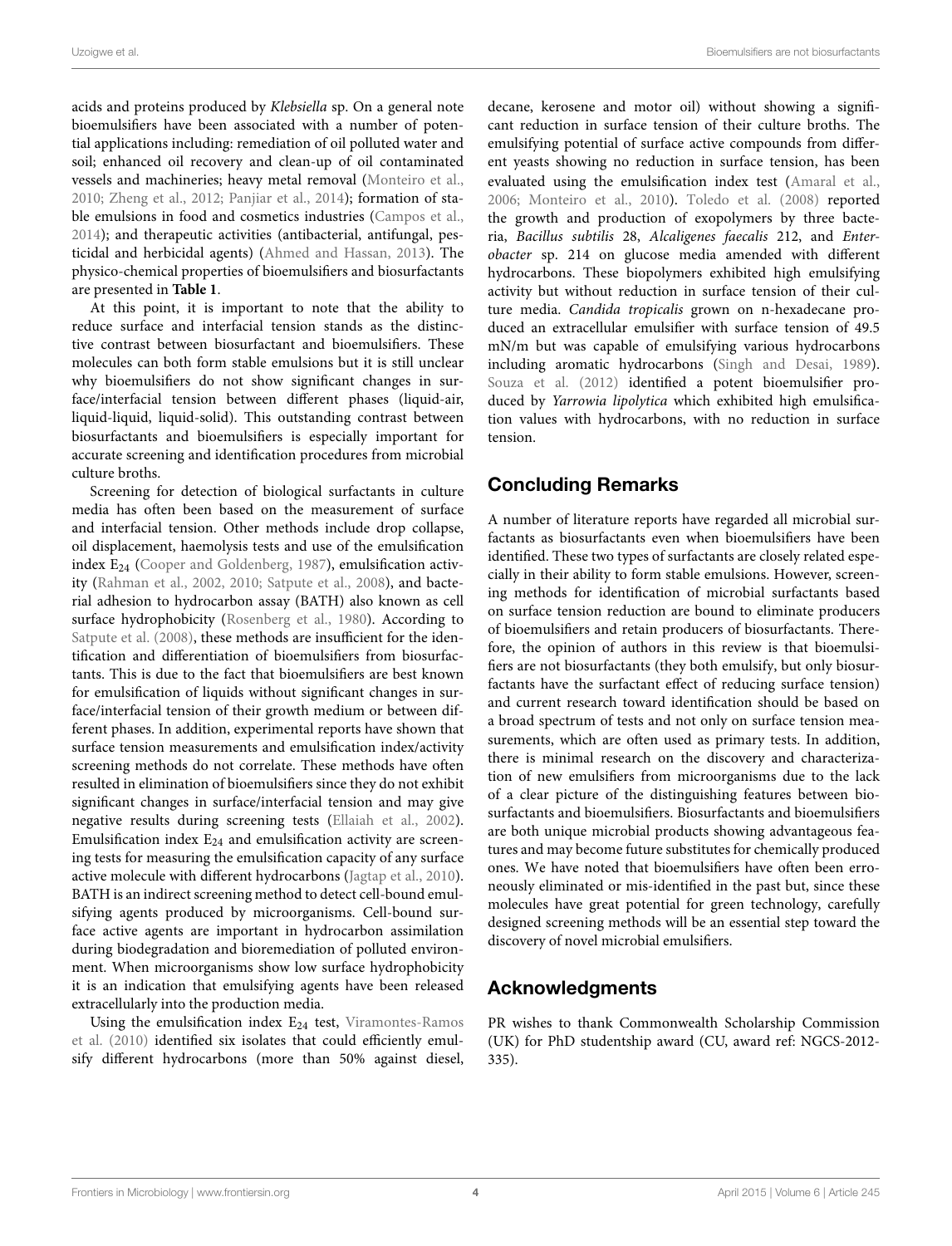# **References**

- <span id="page-4-29"></span>Ahmed, E. F., and Hassan, S. S. (2013). Antimicrobial activity of a bioemulsifier produced by Serratia marcescens S10. J. AL-Nahrain Univ. 16, 147–155. Available online at:<http://www.iasj.net/iasj?func=fulltext&aId=67186>
- <span id="page-4-16"></span>Alcantara, V. A., Pajares, I. G., Simbahan, J. F., and Edding, S. N. (2014). Downstream recovery and purification of a bioemulsifier from Sacchromyces cerevisiae 2031. Phil. Agric. Sci. 96, 349–359.
- <span id="page-4-35"></span>Amaral, P. F. F., da Silva, J. M., Lehocky, M., Barros-Timmons, A. M. V., Coelho, M. A. Z., Marrucho, I. M., et al. (2006). Production and characterization of a bioemulsifier from Yarrowia lipolytica. Proc. Biochem. 41, 1894–1898. doi: 10.1016/j.procbio.2006.03.029
- <span id="page-4-24"></span>Arrebola, E., Jacobs, R., and Korsten, L. (2010). Iturin A is the principal inhibitor in the biocontrol activity of Bacillus amyloliquefaciens PPCB004 against postharvest fungal pathogens. J. Appl. Microbiol. 108, 386–395. doi: 10.1111/j.1365- 2672.2009.04438.x
- <span id="page-4-5"></span>Calvo, C., Manzanera, M., Silva-Castro, G. A., UAD, I., and Gonzalez-Lopez, J. (2009). Application of bioemulsifiers in soil oil bioremediation processes. Future prospects. Sci. Total Environ. 407, 3634–3640. doi: 10.1016/j.scitotenv.2008.07.008
- <span id="page-4-28"></span>Campos, J. M., Stamford, T. L. M., and Sarubbo, L. A. (2014). Production of a bioemulsifier with potential application in the food industry. Appl. Biochem. Biotech. 172, 3234–3252. doi: 10.1007/s12010-014-0761-1
- <span id="page-4-14"></span>Casanova, M., Ribot, J. L. L., Martínez, J. P., and Sentandreu, R. (1992). Characterization of cell wall proteins from yeast and mycelial cells of Candida albicans by labelling with biotin: comparison with other techniques. Infect Immun. 60, 4898–4906.
- <span id="page-4-7"></span>Choi, J. W., Choi, H. G., and Lee, W. H. (1996). Effects of ethanol and phosphate on emulsan production by Acinetobacter calcoaceticus RAG-1. J. Biotechnol. 45, 217–225. doi: 10.1016/0168-1656(95)00175-1
- <span id="page-4-21"></span>Christova, N., Lang, S., Wray, V., Kaloyanov, K., Konstantinova, S., and Stoineva, I. (2014). Production, structural elucidation and in-vitro antitumor activity of trehalose lipid biosurfactant from Norcadia farcinia strain. J. Microbiol. Biotechnol. 24. doi: 10.4014/jmb.1406.06025. [Epub ahead of print].
- <span id="page-4-30"></span>Cooper, D. G., and Goldenberg, B. G. (1987). Surface-active agents from two Bacillus species. Appl. Environ. Microbiol. 53, 224–229.
- <span id="page-4-19"></span>Develter, D. W. G., and Lauryssen, L. M. L. (2010). Properties and industrial applications of sophorolipids. Eur. J. Lipid Sci. Tech. 112, 628–638. doi: 10.1002/ejlt.200900153
- <span id="page-4-34"></span>Ellaiah, P., Prabhakar, T., Sreekanth, M., Taleb, A. T., Raju, P. B., and Saisha, V. (2002). Production of glycolipids containing biosurfactants by Pseudomonas species. Ind. J. Exp. Biol. 40, 1083–1086.
- <span id="page-4-26"></span>Jain, R. M., Mody, K., Joshi, N., Mishra, A., and Jha, B. (2013). Production and structural characterization of biosurfactant produced by an alkaliphilic bacterium, Klebsiella sp: evaluation of different carbon sources. Coll. Surf. B Biointerf. 108, 199–204. doi: 10.1016/j.colsurfb.2013.03.002
- <span id="page-4-17"></span>Jagtap, S., Yavankar, S., Pardesi, K., and Chopade, B. (2010). Production of bioemulsifier by Acinetobacter sp. from healthy human skin of tribal population. Ind. J. Expt. Biol. 48, 70–76.
- <span id="page-4-20"></span>Joshi-Navare, K., Khanvilkar, P., and Prabhune, A. (2013). Jatropha oil derived sophorolipids: production and characterization as laundry detergent additive. Biochem. Res. Int. 3, 133–143. doi: 10.1155/2013/169797
- <span id="page-4-9"></span>Kaplan, N., and Roseberg, E. (1985). Exopolysaccharide distribution of and bioemulsifier production by Acinetobacter calcoaceticus BD4 and BD13. Appl. Environ. Microbiol. 44, 1335–1341.
- <span id="page-4-10"></span>Kaplan, N., Zosim, Z., and Rosenberg, E. (1987). Reconstitution of emulsifying activity of Acinetobacter calcoaceticus BD5 emulsan by using pure polysaccharide and proteins. Appl. Environ. Microbiol. 53, 440–446.
- <span id="page-4-11"></span>Lukondeh, T., Ashbolt, N., and Rogers, P. (2003). Evaluation of Kluyveromyces marxianus F11 510700 grown on a lactose-based medium as a source of natural bioemulsifier. J. Ind. Microbiol. Biotechnol. 30, 715–730. doi: 10.1007/s10295- 003-0105-6
- <span id="page-4-25"></span>Martínez-Checa, F., Toledo, F. L., Vilchez, R., Quesada, E., and Calvo, C. (2002). Yield production, chemical composition and functional properties of emulsifier H28 synthesized by Halomonas eurihalina strain H-28 in media containing various hydrocarbons. Appl. Microbial. Biotechnol 58, 358–363. doi: 10.1007/s00253-001-0903-6
- <span id="page-4-6"></span>Monteiro, A. S., Bonfim, M. R., Domingues, V. S., Correa, A. Jr., Siqueira, E. P., Zani, C. L., et al. (2010). Identification and characterization of bioemulsifier-producing yeasts isolated from effluents of a diary industry. Bioresour. Technol. 101, 5186–5193. doi: 10.1016/j.biortech.2010.02.041
- <span id="page-4-12"></span>Navon-Venezia, S., Zosim, Z., Gottlieb, A., Legman, R., Carmeli, S., Ron, E. Z., et al. (1995). Alasan, a new bioemulsifier from Acinetobacter radioresistens. Bio-emulsifier. Crit. Rev. Microbiol. 4, 39–66.
- <span id="page-4-15"></span>Oliveira, M. C., Figueiredo-Lima, D. F., Faria Filho, D. E., Marques, R. H., and Moraes, V. M. B. (2009). Effect of mannanoligosaccharides and/or enzymes on antibody titers against infectious bursal and Newcastle disease viruses. Arq. Bras. Med. Vet. 61, 6–11. doi: 10.1590/S0102-09352009000100002
- <span id="page-4-22"></span>Ongena, M., and Jacques, P. (2007). Bacillus lipopeptides: versatile weapons for plant disease biocontrol. Trends. Microbiol. 16, 115–125. doi: 10.1016/j.tim.2007.12.009
- <span id="page-4-27"></span>Panjiar, N., Sachan, S. G., and Sachan, A. (2014). Screening of bioemulsifierproducing microorganisms isolated from oil-contaminated sites. Ann. Microbiol. doi: 10.1007/s13213-014-0915-y
- <span id="page-4-23"></span>Pathak, K. V., and Keharia, H. (2014). Application of extracellular lipopeptide biosurfactant produced by endophytic Bacillus subtilis K1 isolated from aerial roots of banyan (Ficus benghalensis) in microbially enhanced oil recovery (MEOR). 3 Biotech. 4, 41–48. doi: 10.1007/s13205-013-0119-3
- <span id="page-4-0"></span>Perfumo, A., Smyth, T. J. P., Marchant, R., and Banat, I. M. (2009). "Production and roles of biosurfactant and bioemulsifiers in accessing hydrophobic substrates," in Microbiology of Hydrocarbons, Oils, Lipids and Derived Compounds, ed Kenneth N. Timmis (Berlin; Heidelberg: Springer-Verlag), 1502–1512.
- <span id="page-4-18"></span>Rahman, K. S. M., Thahira-Rahman, J., McClean, S., Marchant, R., and Banat, I. M. (2002). Rhamnolipid biosurfactants production by strains of Pseudomonas aeruginosa using low cost materials. Biotechnol. Prog. 18, 1277–1281. doi: 10.1021/bp020071x
- <span id="page-4-31"></span>Rahman, P. K. S. M., Pasirayi, G., Auger, V., and Ali, Z. (2010). production of rhamnolipid biosurfactant by Pseudomonas aeruginosa DS10-129 in a microfluidic bioreactor. Biotech. Appl. Biochem. 55, 45–52. doi: 10.1042/BA20090277
- <span id="page-4-8"></span>Ron, E. Z., and Rosenberg, E. (2001). Natural roles of biosurfactants. Environ. Microbiol. 3, 229–236. doi: 10.1046/j.1462-2920.2001.00190.x
- <span id="page-4-33"></span>Rosenberg, M., Gutnick, D. L., and Rosenberg, E. (1980). Adherence of bacteria to hydrocarbons: a simple method for measuring cell-surface hydrophobicity. FEMS Microbiol. Lett. 9, 29–33. doi: 10.1111/j.1574-6968.1980.tb05599.x
- <span id="page-4-13"></span>Sar, N., and Rosenberg, E. (1983). Emulsifier production by Acenetobacter cacoaaceticus strains. Curr. Microbiol. 9, 309–314.
- <span id="page-4-1"></span>Satpute, S. K., Banpurkar, A. G., Dhakephalkar, P. K., Banat, I. M., and Chopade, B. A. (2010). Methods of investigating biosurfactants and bioemulsifiers: a review. Crit. Rev. Biotechnol. 30, 127–144. doi: 10.3109/07388550903427280
- <span id="page-4-32"></span>Satpute, S. K., Bhawsar, B. D., Dhakephalkar, P. K., and Chopade, B. A. (2008). Assessment of different screening methods for selecting biosurfactant producing marine bacteria. Ind. J. Marine Sci. 37, 243-250. Available online at: [http://nopr.niscair.res.in/bitstream/123456789/2045/1/IJMS%2037](http://nopr.niscair.res.in/bitstream/123456789/2045/1/IJMS%2037%283%29%20243-250.pdf) [%283%29%20243-250.pdf](http://nopr.niscair.res.in/bitstream/123456789/2045/1/IJMS%2037%283%29%20243-250.pdf)
- <span id="page-4-4"></span>Sekhon-Randhawa, K. K. (2014). "Biosurfactants produced by genetically manipulated microorganisms: challenges and opportunities," in Biosurfactants, eds N. Kosaric and F. V. Sukan (Boca Raton, FL: CRC Press), 49–67.
- <span id="page-4-37"></span>Singh, M., and Desai, J. D. (1989). Hydrocarbon emulsification by Candida tropicalis and Debaryomyces polymorphus. Indian J. Exp. Biol. 27, 224–226.
- <span id="page-4-2"></span>Smyth, T. J. P., Perfumo, A., Marchant, R., and Banat, I. M. (2010a). "Isolation and analysis of low molecular weight microbial glycolipids," in Handbook of Hydrocarbon and Lipid Microbiology, ed K. N. Timmis (Berlin; Heidelberg: Springer-Verlag), 3706–3723. doi: 10.1007/978-3-540-77587-4\_291
- <span id="page-4-3"></span>Smyth, T. J. P., Perfumo, A., Marchant, R., and Banat, I. M. (2010b). "Isolation and Analysis of Lipopeptide and high molecular weight biosurfactant," in Handbook of Hydrocarbon and Lipid Microbiology, ed K. N. Timmis (Berlin; Heidelberg: Springer-Verlag), 3687–3704. doi: 10.1007/978-3-540-77587- 4\_290
- <span id="page-4-38"></span>Souza, F. A. S. D., Salgueiro, A. A., and Albuquerque, C. D. C. (2012). Production of bioemulsifier by Yarrowia lipolytica in sea water using diesel oil as the carbon source. Braz. J. Chem. Eng. 29, 61–67. doi: 10.1590/S0104-66322012000 100007
- <span id="page-4-36"></span>Toledo, F. L., Gonzalez-Lopez, J., and Calvo, C. (2008). Production of bioemulsifier by Bacillus subtilis, Alcaligenes faecalis and Enterobacter species in